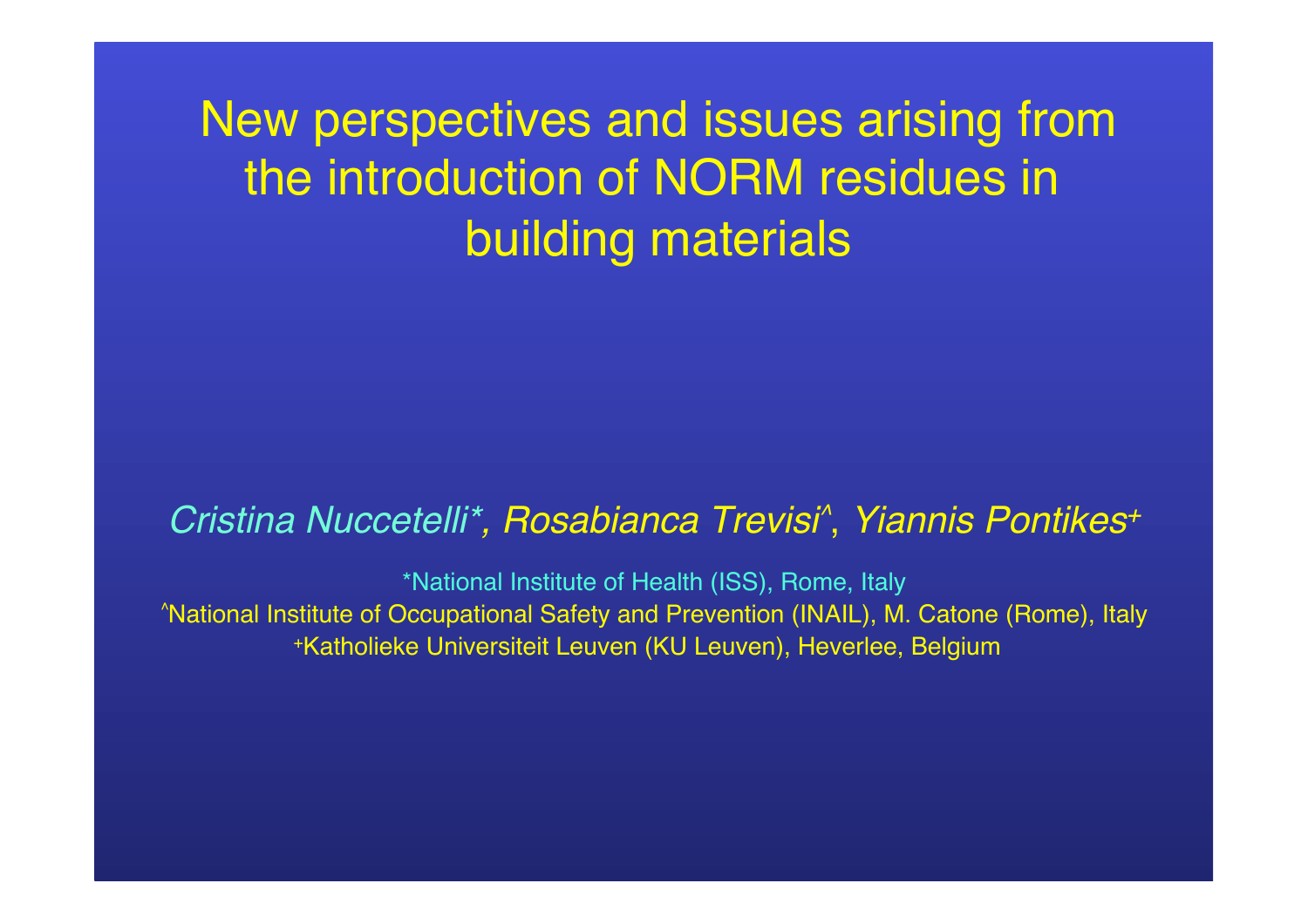## **Contents**

#### • Database of byproducts used in building materials

- o activity concentrations in Member States
	- $\checkmark$  fly ash
	- $\checkmark$  blast furnace slag
	- $\checkmark$  phosphogypsum
	- √ red mud (from Australia, China, Greece, Hungaria, Jamaica, Turkey)

#### • Analysis of bulk / superficial products exceeding

- o RP112 criterion
- $\circ$  RP112 criterion + Rn
- o Dose reference levels with *Room model*

#### • Conclusions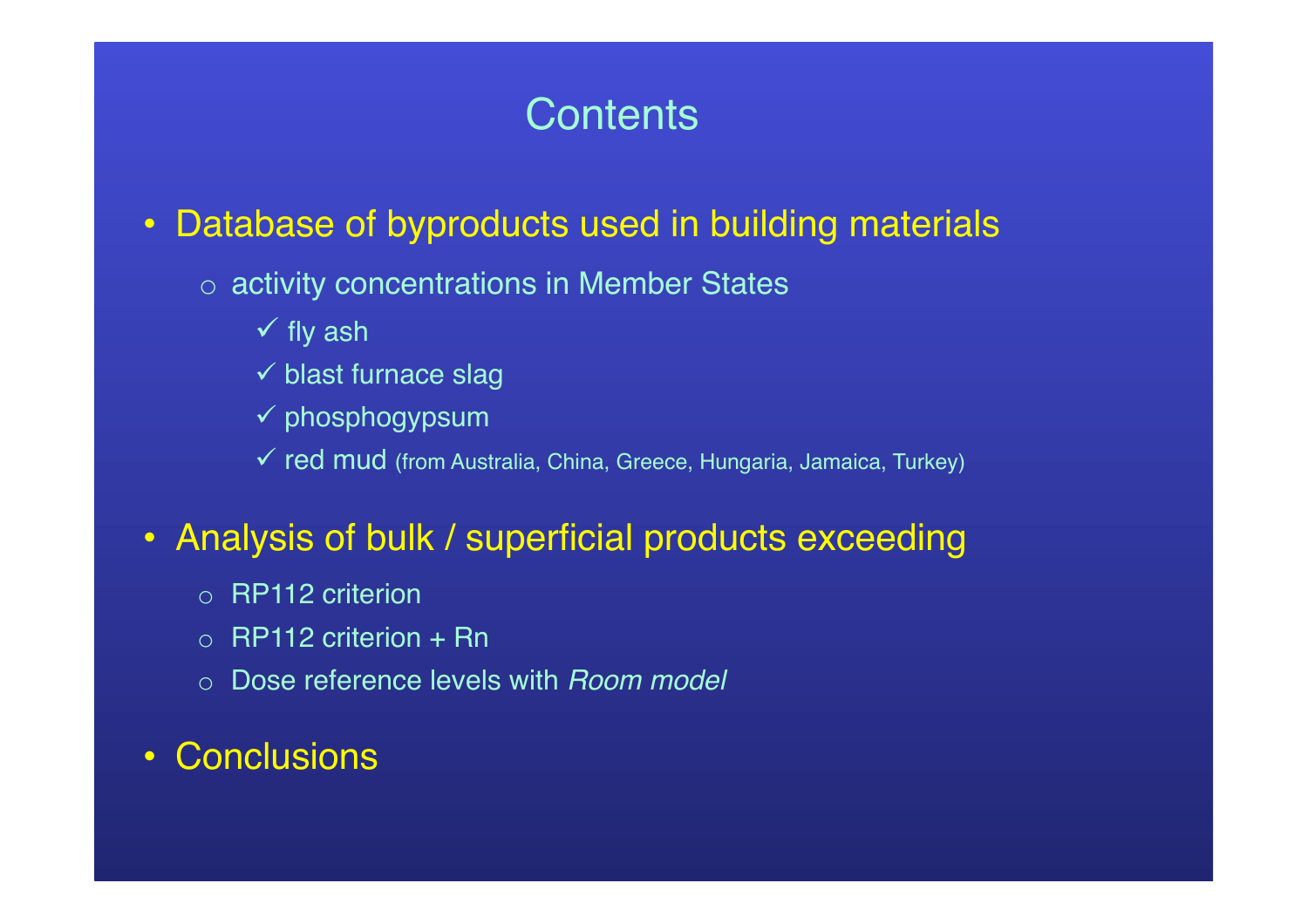# Database information

Database contains data of byproducts for 17 out of the 27 MS. This subdatabase is part of the database of building materials in EU (but red mud).

For some MS information are not available for all types of byproducts, therefore number of MS involved are different for each material.

In order to estimate the radiological impact of the byproduct introduction in building materials, the database of cement and bricks in MS was used.

Different types of byproducts diluted in standard building materials or used as they are:

- $\checkmark$  fly ash (about 650)
- $\checkmark$  furnace slag (about 145)
- $\checkmark$  phosphogypsum (about 300)
- $\checkmark$  red mud (few data)
- $\checkmark$  others (about 270) not analysed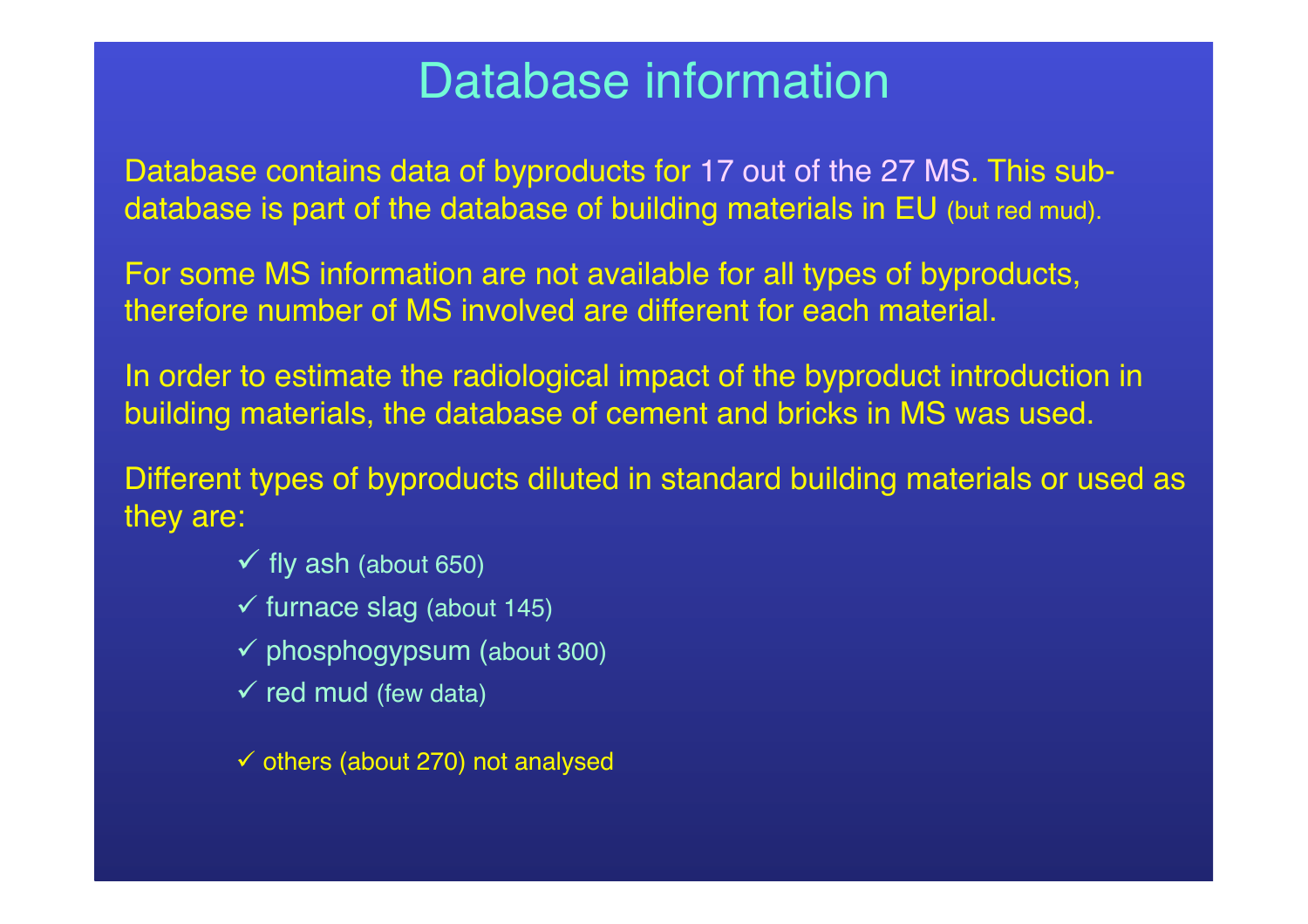# By products (I): fly ash (13 MS- 666 samples)

| Country                | N of<br>samples | $226$ Ra (Bq kg $^{-1}$ ) | $232Th$ (Bq kg <sup>-1</sup> ) | $40K$ (Bq kg <sup>-1</sup> ) |
|------------------------|-----------------|---------------------------|--------------------------------|------------------------------|
| <b>Bulgaria</b>        | 1               | 120                       | 60                             | 500                          |
| <b>Denmark</b>         | 79              | 155                       | 105                            | 615                          |
| <b>Estonia</b>         | 1               | 27                        | 14                             | 301                          |
| <b>Finland</b>         | 58              | 125                       | 62                             | 495                          |
| Germany                | $\overline{2}$  | 141                       | 76                             | 424                          |
| Greece                 | 172             | 768                       | 58                             | 350                          |
| <b>Hungary</b>         | 1               | 102                       | 122                            | 435                          |
| <b>The Netherlands</b> | $\overline{4}$  | 133                       | 111                            | 537                          |
| Poland                 | 108             | 235                       | 118                            | 798                          |
| Romania                | 157             | 210                       | 123                            | 592                          |
| <b>Slovakia</b>        | 1               | 83                        | 68                             | 496                          |
| Spain                  | 81              | 69                        | 67                             | 799                          |
| <b>United Kingdom</b>  | 1               | 89                        | 68                             | 900                          |
| overall average        |                 | 174                       | 81                             | 557                          |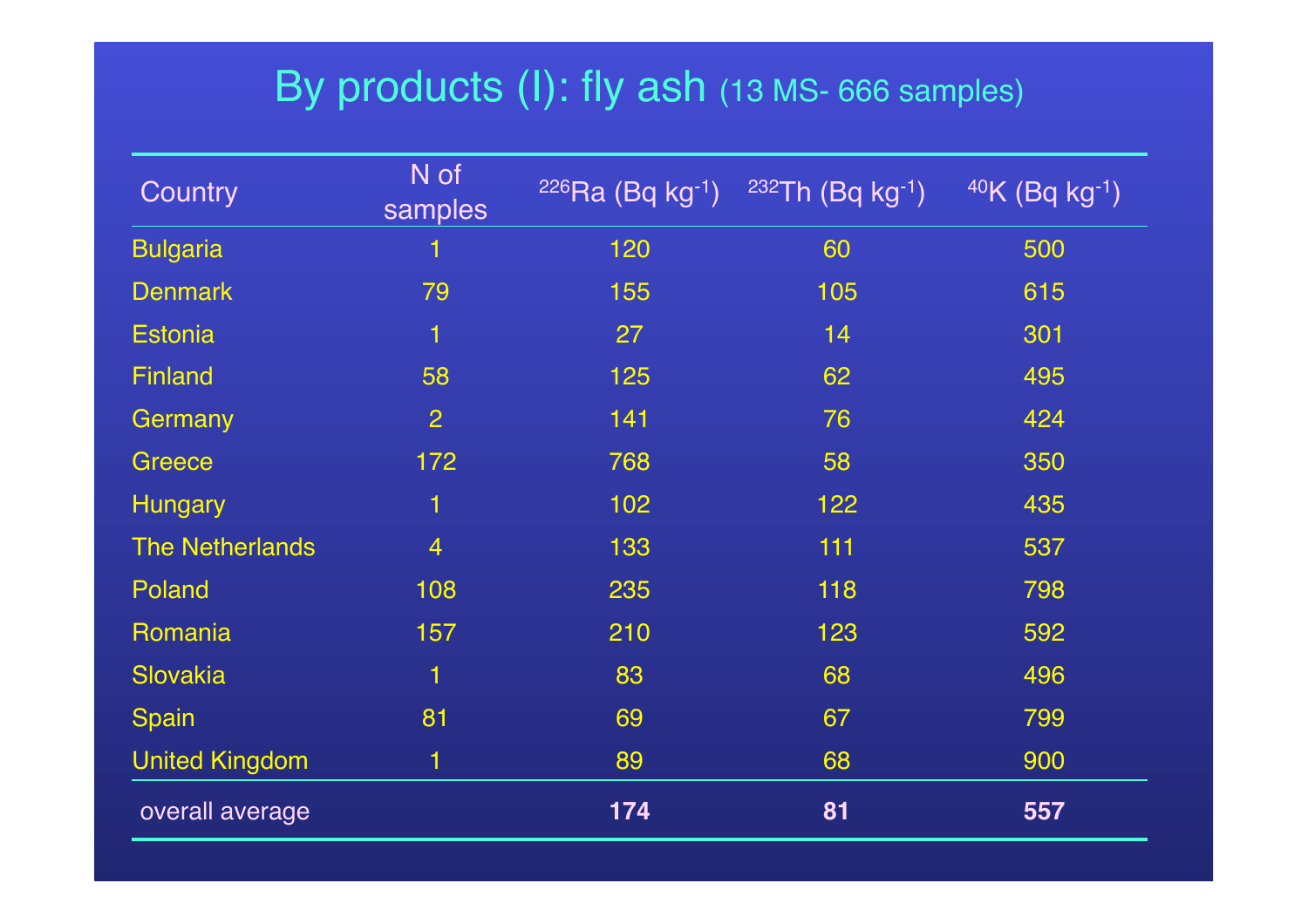# By products (II): furnace slags (8 MS - 146 samples)

| Country                | N of<br>samples | $226$ Ra (Bq kg-1) | $232Th$ (Bq kg-1) | $40K$ (Bq kg <sup>-1</sup> ) |
|------------------------|-----------------|--------------------|-------------------|------------------------------|
| <b>Belgium</b>         | $\mathbf{1}$    | 85                 | 41                |                              |
| <b>Finland</b>         | 5               | 117                |                   | 176                          |
| Germany                | 15              | 378                | 61                | 321                          |
| Greece                 | $\mathbf{1}$    | 15                 | $\mathbf{1}$      | 20                           |
| Hungary                | $\mathbf{1}$    | 115                | 36                | 229                          |
| <b>The Netherlands</b> | $\mathbf{1}$    | 1200               | 60                | 100                          |
| Poland                 | 46              | 169                | 98                | 644                          |
| Romania                | 76              | 94                 | 49                | 514                          |
| overall average        |                 | 272                | 50                | 286                          |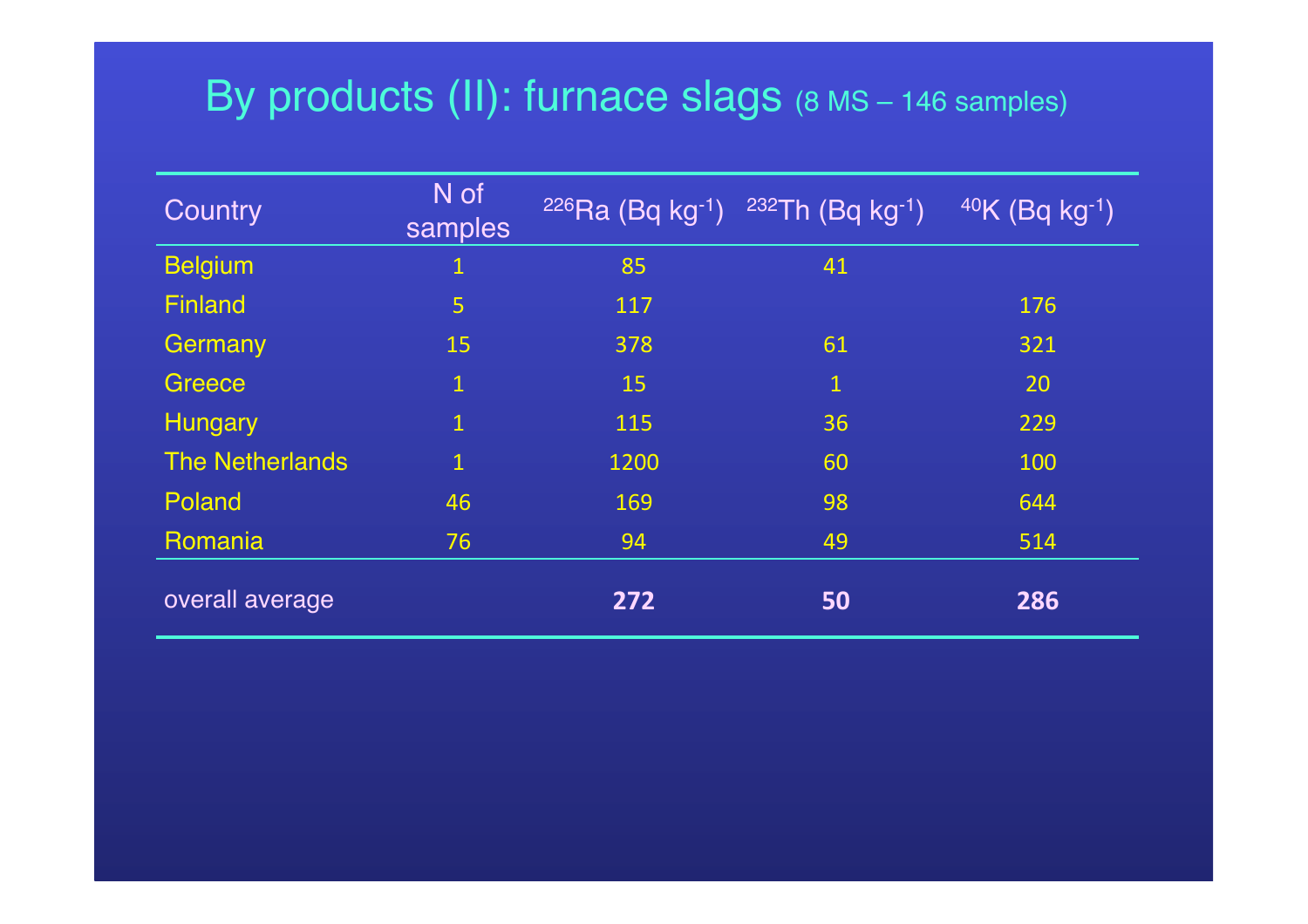## Fly ash and slag in building products

These byproducts are already used - for many years - as cementitious material:

- $\checkmark$  Fly ash pozzolanic properties
- $\checkmark$  Blast furnace slag reduction of permeability, increased density

In the last years research activities have been devoted to their use as aggregates (fine and/or coarse) in new materials maintaining at least characteristics and properties of standard concrete (Australia, India, Japan, US...)

Application of index I of RP 112 was carried out on the standard room  $(4x5x2.8 m<sup>3</sup>)$ with the following hypotheses:

| Concrete composition: | 20% cement                              |
|-----------------------|-----------------------------------------|
|                       | 35% fine aggregate                      |
|                       | 45% coarse aggregate                    |
| Byproduct use:        |                                         |
| Fly ash -             | 25% in cement                           |
|                       | 25% in cement $+35%$ as fine aggregate  |
| furnace slag -        | 50% in cement                           |
|                       | 50% in cement + 50% as coarse aggregate |
|                       |                                         |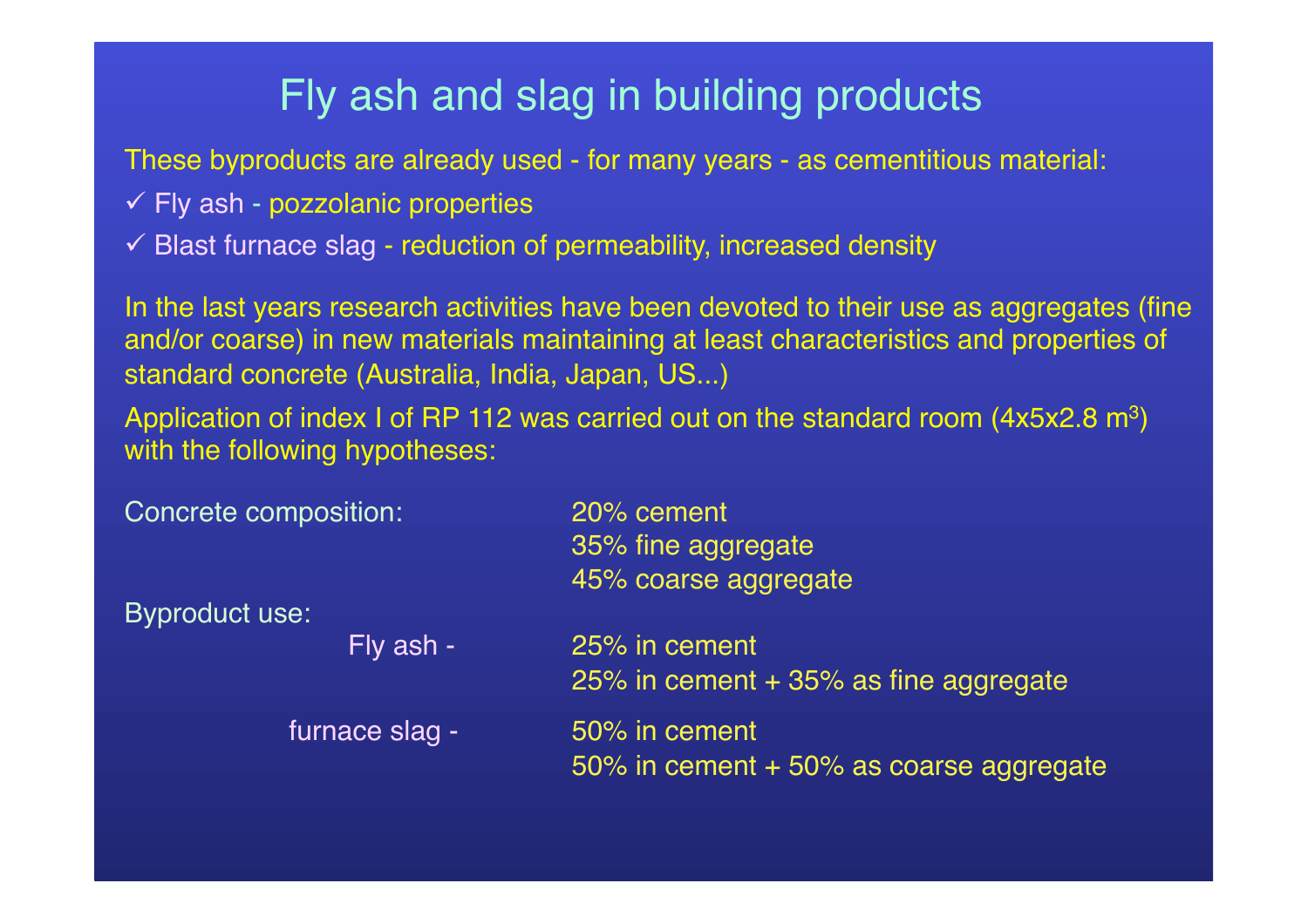#### Cement: <sup>226</sup>Ra, <sup>232</sup>Th and <sup>40</sup>K activity concentration (~2000 samples)

| <b>Country</b>         | N of           | $226$ Ra (Bq kg-1) |                  | $232Th$ (Bq kg <sup>-1</sup> ) |         |                | $40K$ (Bq kg <sup>-1</sup> ) |         |                |     |
|------------------------|----------------|--------------------|------------------|--------------------------------|---------|----------------|------------------------------|---------|----------------|-----|
| (21MS)                 | samples        | Average            | Min              | <b>Max</b>                     | Average | Min            | <b>Max</b>                   | Average | Min            | Max |
| <b>Austria</b>         | 19             | 27                 | 11               | 49                             | 14      | 10             | 26                           | 210     | 89             | 286 |
| <b>Belgium</b>         | 26             | 52                 | 37               | 64                             | 46      | 22             | 76                           | 255     | 110            | 470 |
| <b>Bulgaria</b>        | $\mathbf{1}$   | 29                 |                  |                                | 19      |                |                              | 160     |                |     |
| <b>Cyprus</b>          | 8              | 16                 | $\overline{9}$   | 21                             | 10      | $\overline{5}$ | 12 <sub>2</sub>              | 152     | $\overline{4}$ | 209 |
| <b>Czech Republic</b>  | 496            | 46                 |                  |                                | 19      |                |                              | 237     |                |     |
| <b>Denmark</b>         | $6\phantom{1}$ | 20                 | 9                | 30                             | 12      | $\overline{4}$ | 21                           | 90      | 20             | 140 |
| Finland                | 11             | 40                 | 15               | 84                             | 20      | 9              | 55                           | 251     | 169            | 336 |
| France                 | $\mathbf{1}$   | 35                 |                  |                                | 21      |                |                              | 24      |                |     |
| Germany                | 23             | 86                 | 30               | 200                            | 73      | 20             | 200                          | 170     | 40             | 320 |
| Greece                 | 183            | 85                 | 20               | 218                            | 19      | 10             | 41                           | 257     | 32             | 553 |
| <b>Hungary</b>         | 400            | 30                 | $\boldsymbol{8}$ | 61                             | 22      | 13             | 53                           | 218     | 95             | 402 |
| Ireland                | 3              | 60                 | 27               | 107                            | 11      | 3              | 15                           | 131     | 66             | 252 |
| Italy                  | 200            | 41                 | $\overline{7}$   | 98                             | 63      | $\overline{9}$ | 240                          | 357     | 80             | 846 |
| <b>The Netherlands</b> | 17             | 62                 | 27               | 82                             | 64      | 19             | 120                          | 271     | 230            | 305 |
| Poland                 | 344            | 73                 | 17               | 154                            | 66      | 20             | 138                          | 353     | 204            | 608 |
| Portugal               | 8              | 31                 | 22               | 40                             | 19      | 11             | 23                           | 256     | 235            | 276 |
| Romania                | 55             | 44                 | $\overline{4}$   | 154                            | 27      | 11             | 76                           | 233     | 47             | 633 |
| Slovakia               | $6\phantom{1}$ | 35                 | 23               | 47                             | 18      | 15             | 19                           | 223     | 190            | 253 |
| Spain                  | 171            | 61                 | 23               | 422                            | 40      | 15             | 266                          | 305     | 44             | 599 |
| Sweden                 | 30             | 53                 | 44               | 56                             | 54      | 41             | 72                           | 224     | 196            | 235 |
| <b>United Kingdom</b>  | $6\phantom{a}$ | 22                 |                  |                                | 18      |                |                              | 160     |                |     |
| Overall average        |                | 45                 |                  |                                | 31      |                |                              | 216     |                |     |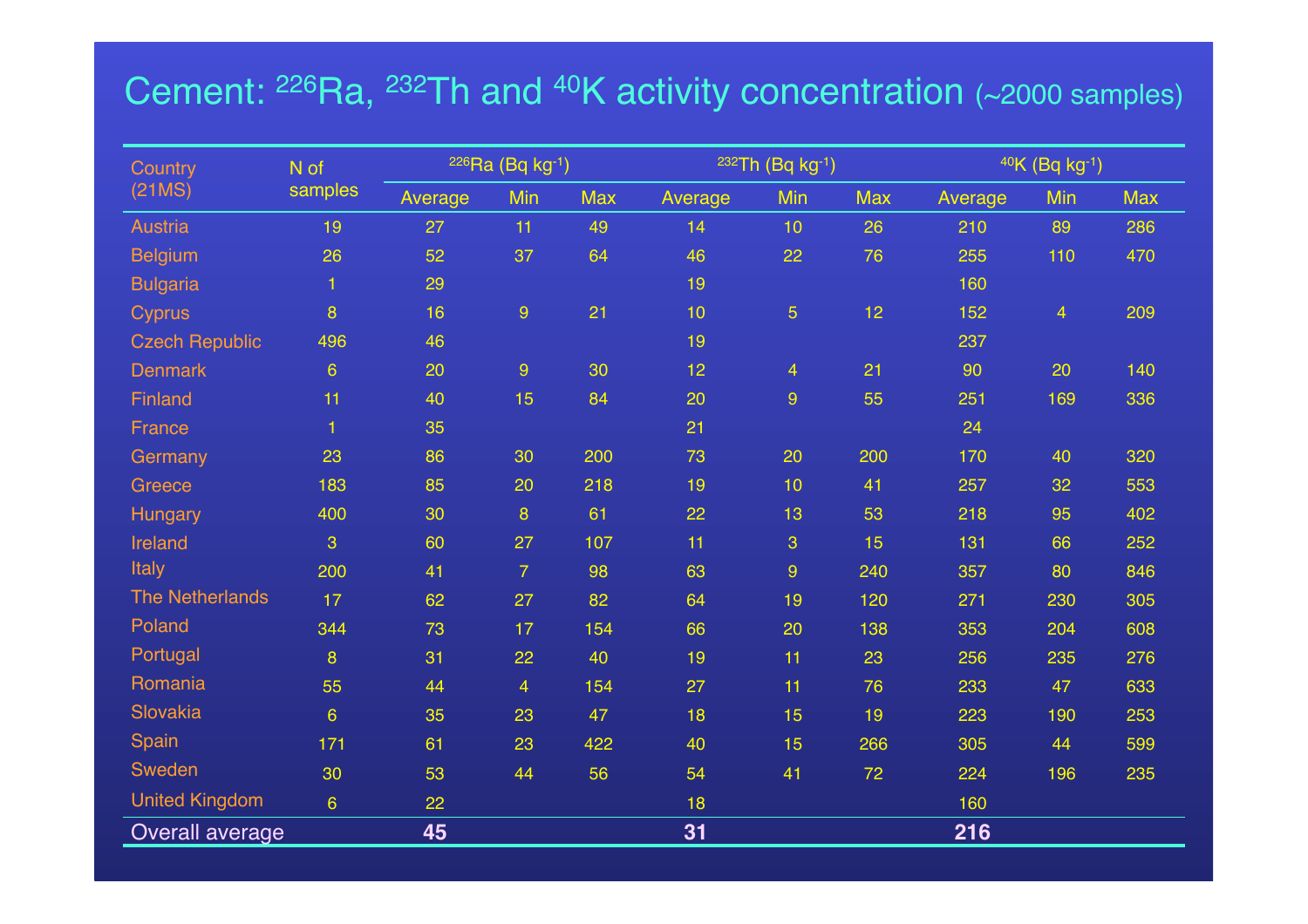#### An index accounting for Rn

The Index I from RP 112

 $I = C_{\text{Ra-226}} / 300 + C_{\text{Th-232}} / 200 + C_{\text{K-40}} / 300 \le 1$ 

Gamma dose  $\leq 1$  mSv/y  $(C_{\text{Rn-222}} \leq 200 \text{Bq/m}^3 \text{ (ICRP 65/103)})$ 

With the new Rn nominal risk coefficient (ICRP statement 2009) the lower reference level in dwelling is 100 Bq/m<sup>3</sup>, roughly corresponding to 3 mSv/y.

The Index I from RP 112  $+$  Rn (a screening tool accounting for Rn)

Starting from the classical formula

 $\rm C_{Rn\text{-}222} = C_{Ra}$ \*λ\*ε\*ρ\*d/2\*S / V / ν

 $I_{+Rn} = C_{Ra-226} (1+\alpha)/300 + C_{Th-232}/200 + C_{K-40}/300$ 

where  $\alpha$  is a factor taking into account :

- outdoor <sup>222</sup>Rn background (10 Bq/m<sup>3</sup>)
- emanation, density and wall thickness
- $222$ Rn reference level = 100 Bqm<sup>-3</sup>

Note: for fly ash in cement and concrete studies are underway in order to assess the emanation reduction in an experimental room made of massive concrete (Haquin-IRPA 13-P10.87).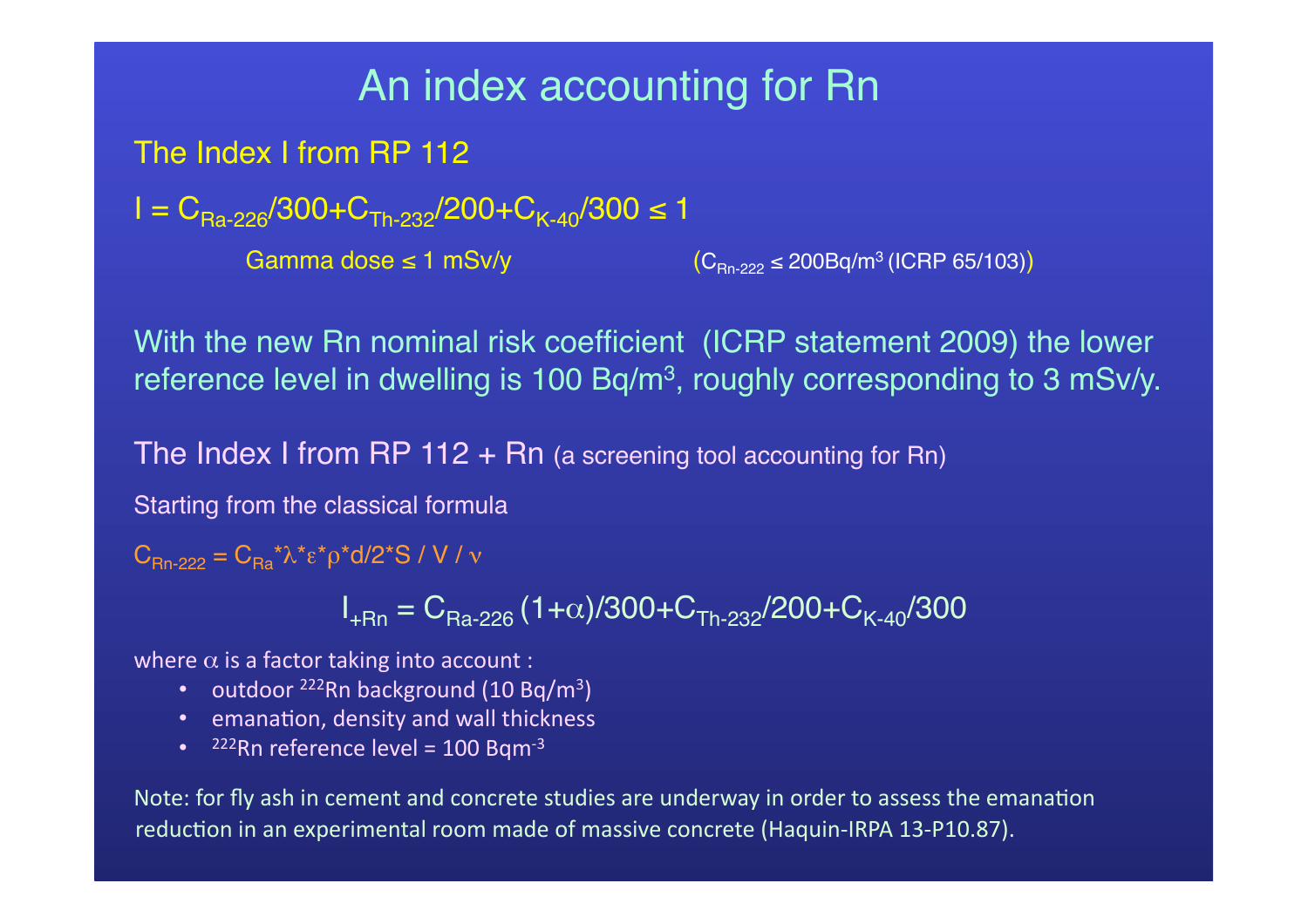# Percentage of concrete samples with I and  $I_{+Rn}$ exceeding screening level

|                                                | <b>Use</b><br>in cement |               | <b>Use</b><br>in cement & aggregate |              |
|------------------------------------------------|-------------------------|---------------|-------------------------------------|--------------|
|                                                | $\vert > 1$             | $I_{+Rn} > 1$ | $\vert > 1$                         | $I_{+Rn}$ >1 |
| Fly ash concrete<br>(651 samples in 13 MS)     | $0\%$                   | $0\%$         | 40%                                 | 65%          |
| Furnace slag concrete<br>(146 samples in 8 MS) | $0\%$                   | $1\%$         | 32%                                 | 34%          |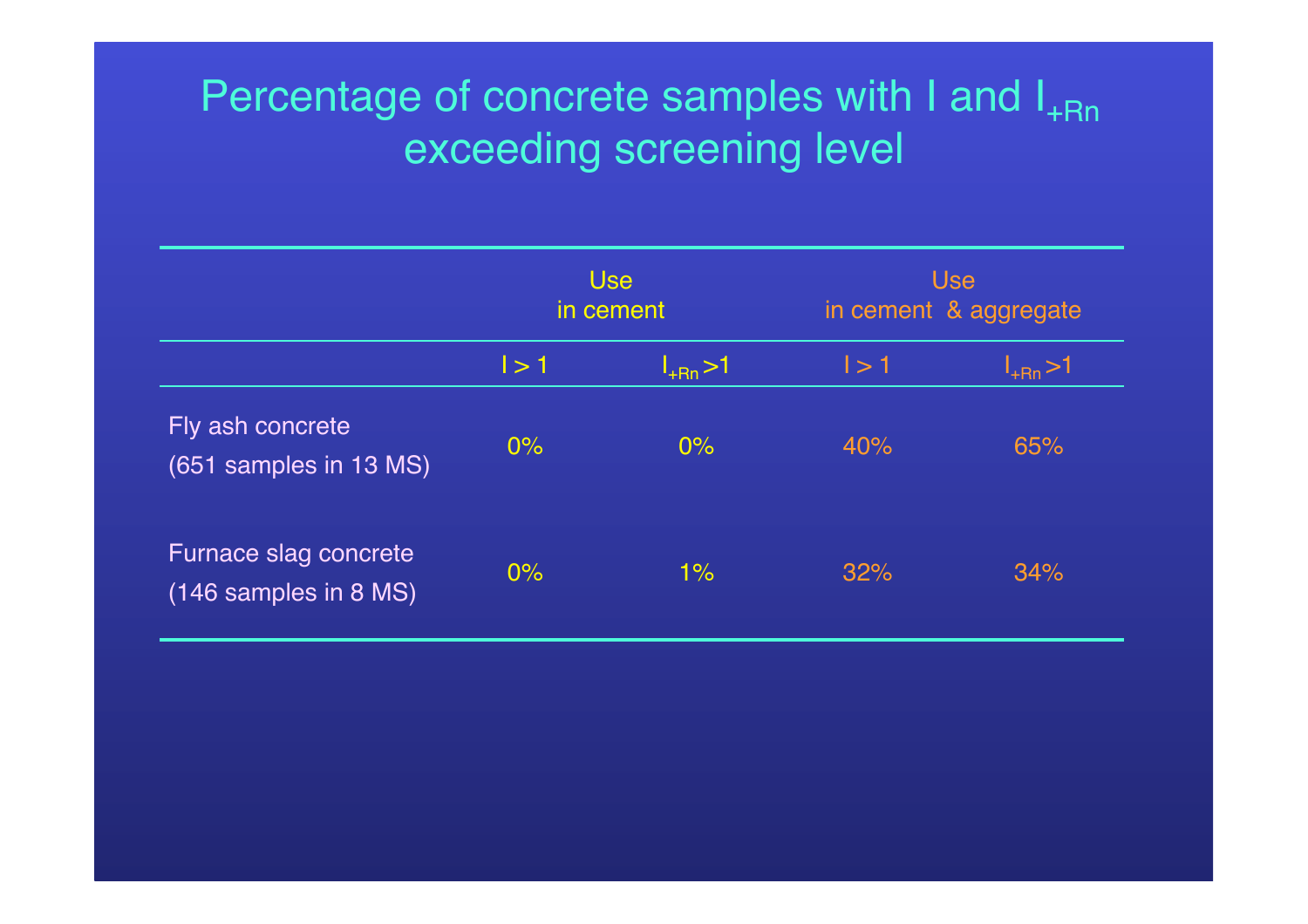# By products (III): phospho-gypsum (12 MS - 310 samples)

| Country                | N of<br>samples | $226$ Ra (Bq kg $^{-1}$ ) | $232$ Th (Bq kg $^{-1}$ ) | $40K$ (Bq kg <sup>-1</sup> ) |
|------------------------|-----------------|---------------------------|---------------------------|------------------------------|
| <b>Belgium</b>         | 32              | 272                       | 21                        |                              |
| <b>Bulgaria</b>        | $\overline{2}$  | 209                       | 17                        | 3                            |
| <b>Czech Republic</b>  | 22              | 115                       | 31                        | 95                           |
| <b>Finland</b>         | 17              | 306                       | 23                        | 17                           |
| Germany                | $\overline{4}$  | 168                       | 20                        | 110                          |
| <b>Greece</b>          | $\overline{4}$  | 606                       | 10                        | 22                           |
| <b>The Netherlands</b> | 20              | 223                       | 24                        | 50                           |
| Poland                 | 28              | 267                       | 17                        | 72                           |
| Portugal               | 16              | 355                       | $\overline{7}$            | 46                           |
| Romania                | 73              | 497                       | 40                        | 242                          |
| Slovenia               | 1               | 500                       | 10                        | 41                           |
| <b>United Kingdom</b>  | 91              | 1018                      | 33                        | 130                          |
| overall average        |                 | 378                       | 22                        | 75                           |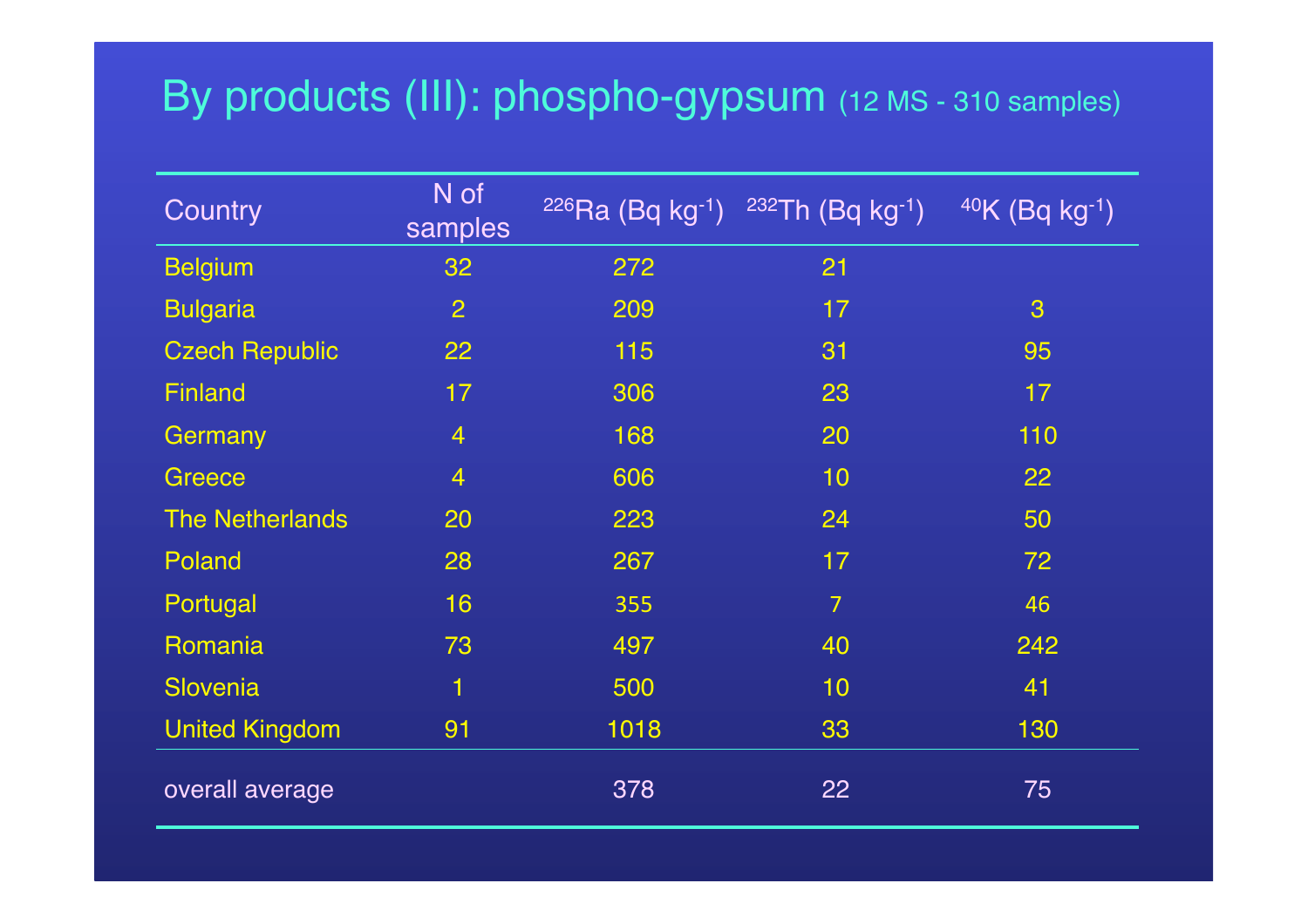## Gamma dose rate in standard room with 2 phosph. walls

|                       | 2 phosph. walls $+$ 2 concrete walls $+$ concrete f.c. (nGy/h) |     |     |  |  |  |  |
|-----------------------|----------------------------------------------------------------|-----|-----|--|--|--|--|
| Country               | average                                                        | max | min |  |  |  |  |
| <b>Belgium</b>        | 107                                                            | 162 | 78  |  |  |  |  |
| <b>Bulgaria</b>       | 98                                                             | 153 | 44  |  |  |  |  |
| <b>Czech Republic</b> | 97                                                             |     |     |  |  |  |  |
| Finland               | 155                                                            | 274 | 77  |  |  |  |  |
| Germany               | 173                                                            | 306 | 76  |  |  |  |  |
| Greece                | 132                                                            | 196 | 101 |  |  |  |  |
| The Netherlands       | 104                                                            | 322 | 26  |  |  |  |  |
| Poland                | 224                                                            | 369 | 115 |  |  |  |  |
| Portugal              | 209                                                            | 361 | 60  |  |  |  |  |
| Romania               | 188                                                            |     |     |  |  |  |  |
| Slovenia              | 258                                                            | 359 | 144 |  |  |  |  |
| <b>United Kingdom</b> | 107                                                            | 162 | 78  |  |  |  |  |

In 6 countries out of 9 the max values exceed the reference level of 250 nGy/h corresponding to 1 mSv/y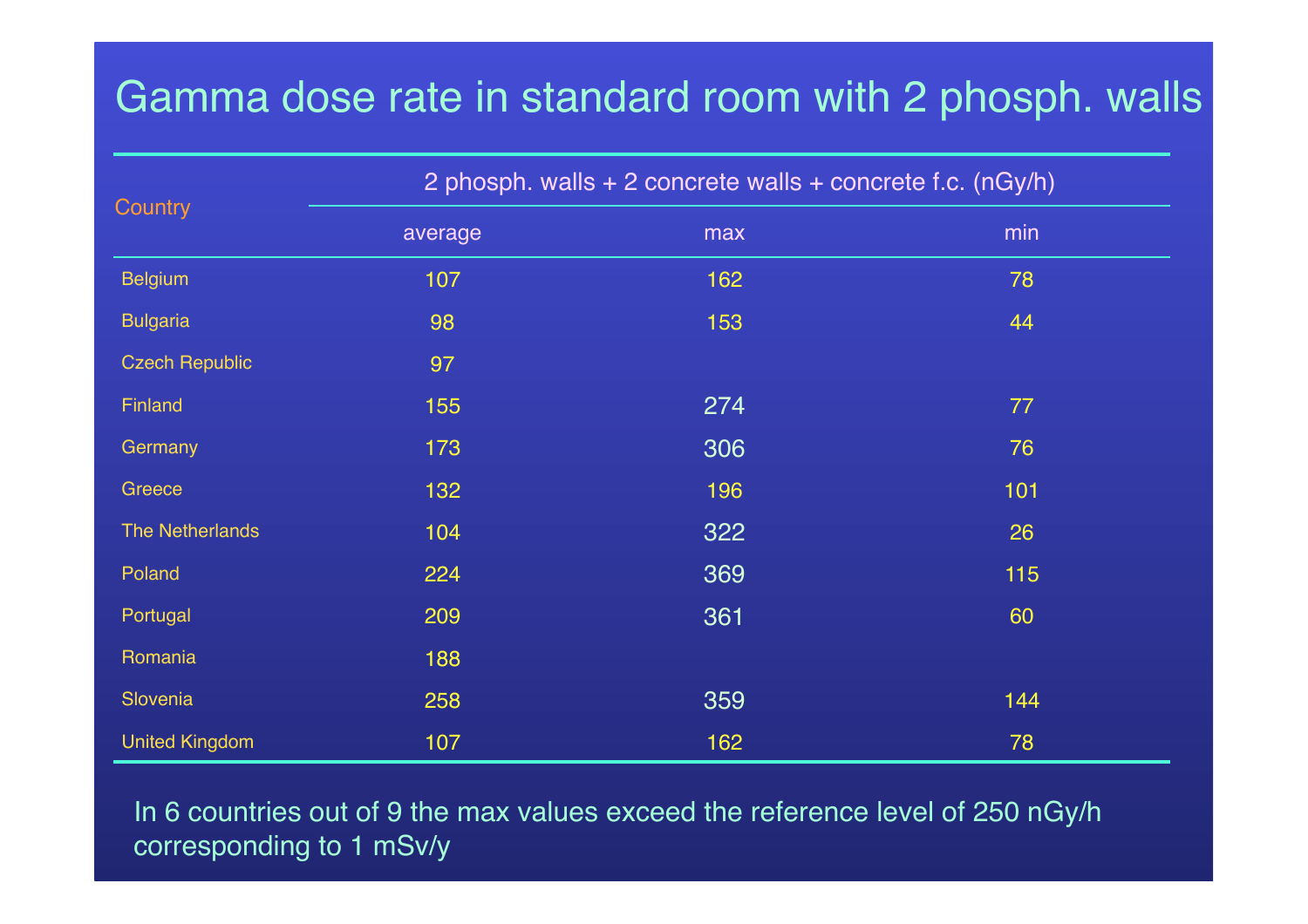#### Red mud - density of tiles vs RM percentage



W=clay ceramic giving white body

RM= red mud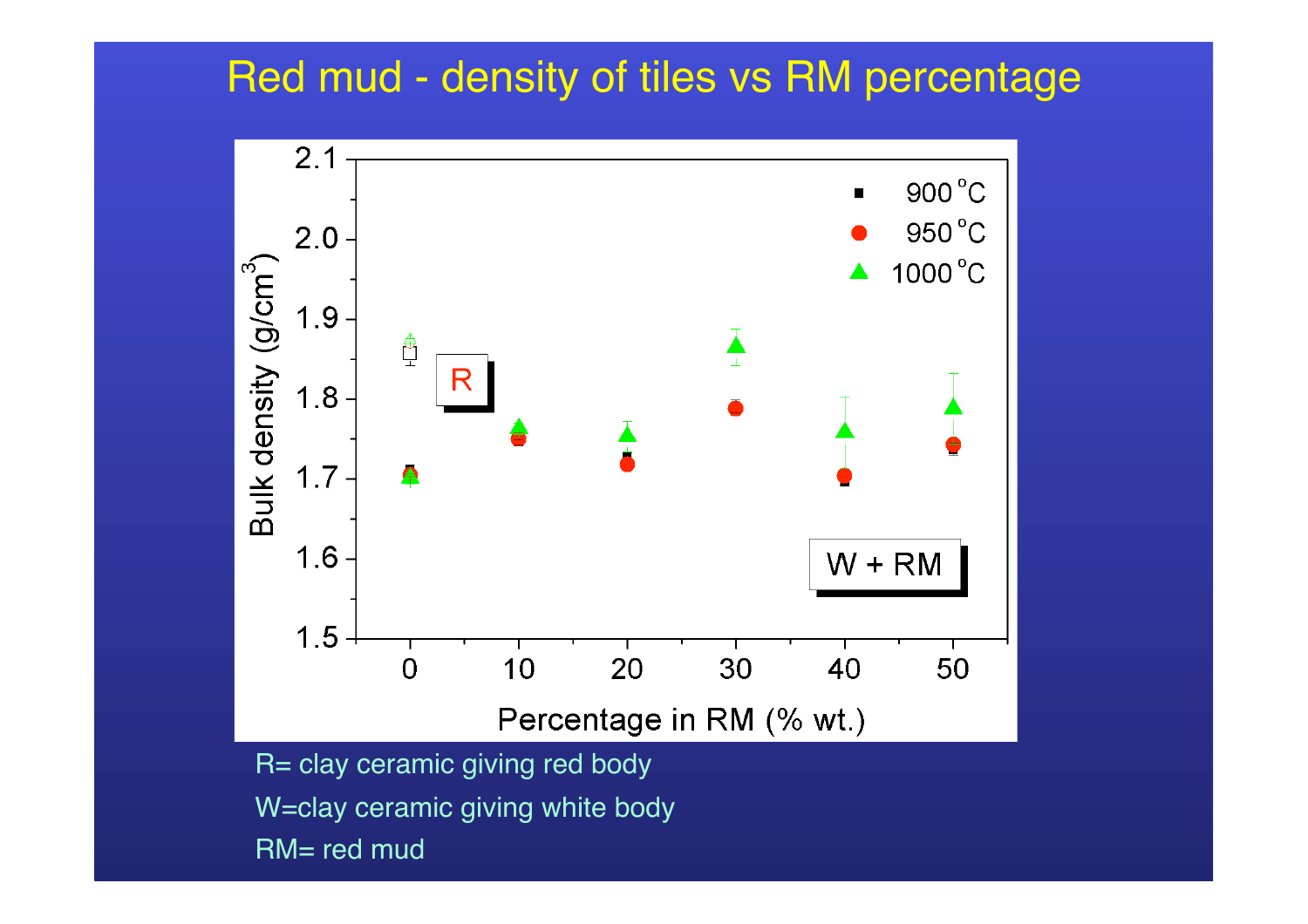## Dose from tiles (RM+W) vs RM %

|      | Red mud activity        |     | $RM% = 10$ | $RM% = 20$ | $RM% = 30$ | $RM% = 40$ | $RM% = 50$ |
|------|-------------------------|-----|------------|------------|------------|------------|------------|
|      | concentration (Bq kg-1) |     | $p=1.75$   | $p=1.75$   | $p=1.85$   | $p=1.75$   | $p=1.75$   |
| Ra   | <b>Th</b>               | K   |            |            | mSv/y      |            |            |
| 379  | 472                     | 21  | 0.05       | 0.10       | 0.16       | 0.21       | 0.26       |
| 310  | 1350                    | 350 | 0.11       | 0.22       | 0.34       | 0.43       | $0.54*$    |
| 326  | 1129                    | 30  | 0.09       | 0.19       | 0.29       | 0.37       | 0.46       |
| 370  | 328                     | 265 | 0.04       | 0.09       | 0.13       | 0.17       | 0.21       |
| 1047 | 350                     | 335 | 0.08       | 0.16       | 0.25       | 0.32       | 0.40       |
| 477  | 705                     | 153 | 0.07       | 0.15       | 0.23       | 0.29       | 0.36       |
| 300  | 260                     |     | 0.03       | 0.07       | 0.11       | 0.13       | 0.17       |
| 250  | 400                     |     | 0.04       | 0.08       | 0.13       | 0.16       | 0.20       |
| 210  | 539                     | 112 | 0.05       | 0.10       | 0.15       | 0.19       | 0.24       |
|      | average values          |     |            |            |            |            |            |
| 408  | 615                     | 181 |            |            |            |            |            |

 $*$  I = 4 < 6 reference level for superficial materials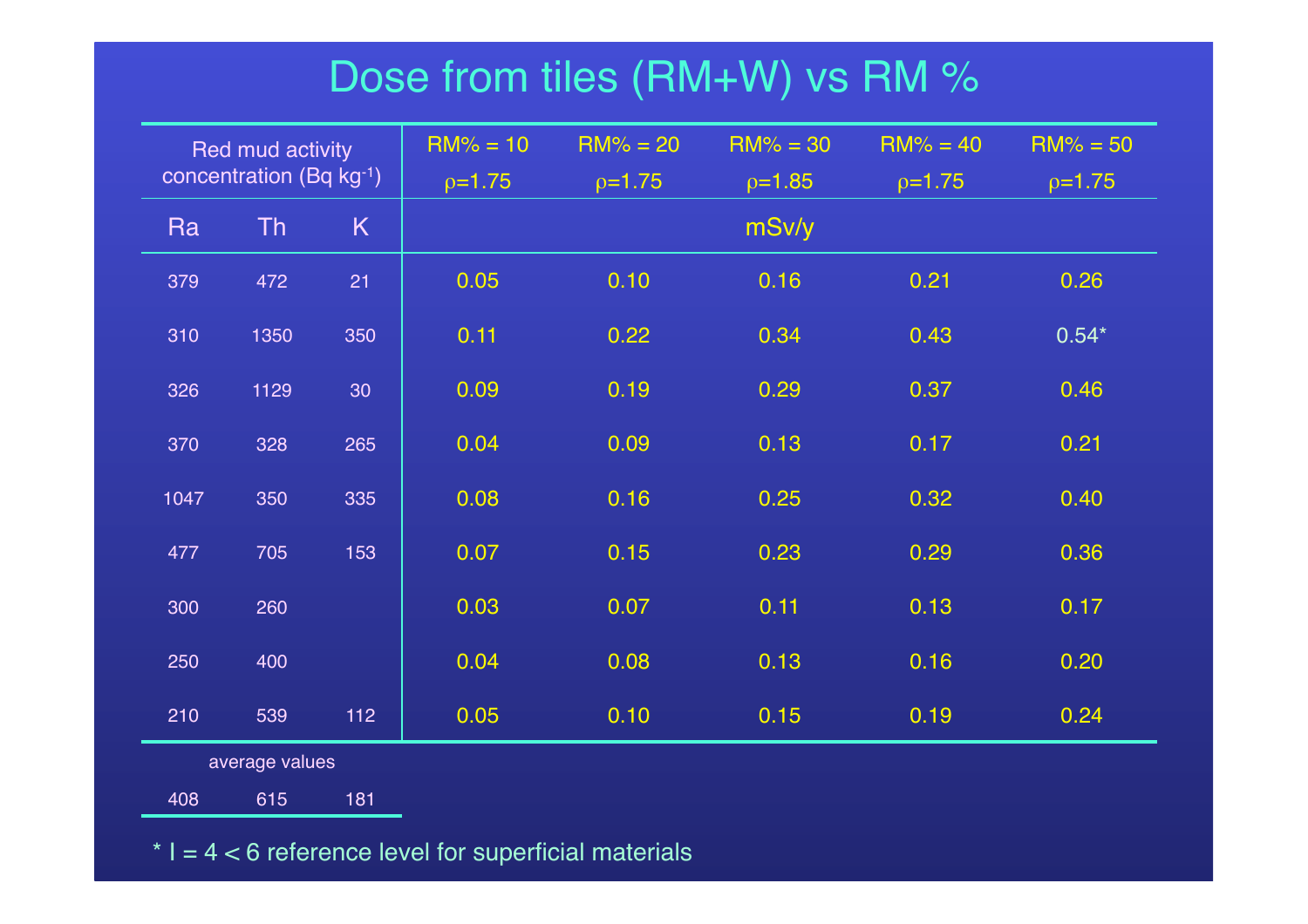#### Dose rate in standard room vs % of RM in bricks (RM average activity concentrations)

| Country               |     | 4 brick walls + concrete (f+c) in standard room (nGy/h) |     |
|-----------------------|-----|---------------------------------------------------------|-----|
| $(24$ MS)             | 10% | 20%                                                     | 30% |
| <b>Austria</b>        | 109 | 145                                                     | 182 |
| <b>Belgium</b>        | 114 | 150                                                     | 187 |
| <b>Bulgaria</b>       | 130 | 166                                                     | 203 |
| Cyprus                | 57  | 98                                                      | 138 |
| <b>Czech Republic</b> | 140 | 176                                                     | 212 |
| <b>Denmark</b>        | 181 | 219                                                     | 257 |
| Finland               | 166 | 201                                                     | 236 |
| France                | 125 | 163                                                     | 200 |
| Germany               | 170 | 207                                                     | 243 |
| Greece                | 115 | 151                                                     | 187 |
| <b>Hungary</b>        | 126 | 162                                                     | 198 |
| Ireland               | 108 | 145                                                     | 183 |
| Italy                 | 115 | 151                                                     | 188 |
| Lithuania             | 128 | 164                                                     | 201 |
| Luxembourg            | 242 | 272                                                     | 303 |
| The Netherlands       | 127 | 164                                                     | 201 |
| Poland                | 190 | 229                                                     | 267 |
| Portugal              | 190 | 224                                                     | 259 |
| Romania               | 171 | 208                                                     | 244 |
| Slovakia              | 140 | 176                                                     | 211 |
| Slovenia              | 193 | 226                                                     | 259 |
| Spain                 | 140 | 175                                                     | 210 |
| Sweden                | 300 | 332                                                     | 365 |
| <b>United Kingdom</b> | 149 | 186                                                     | 222 |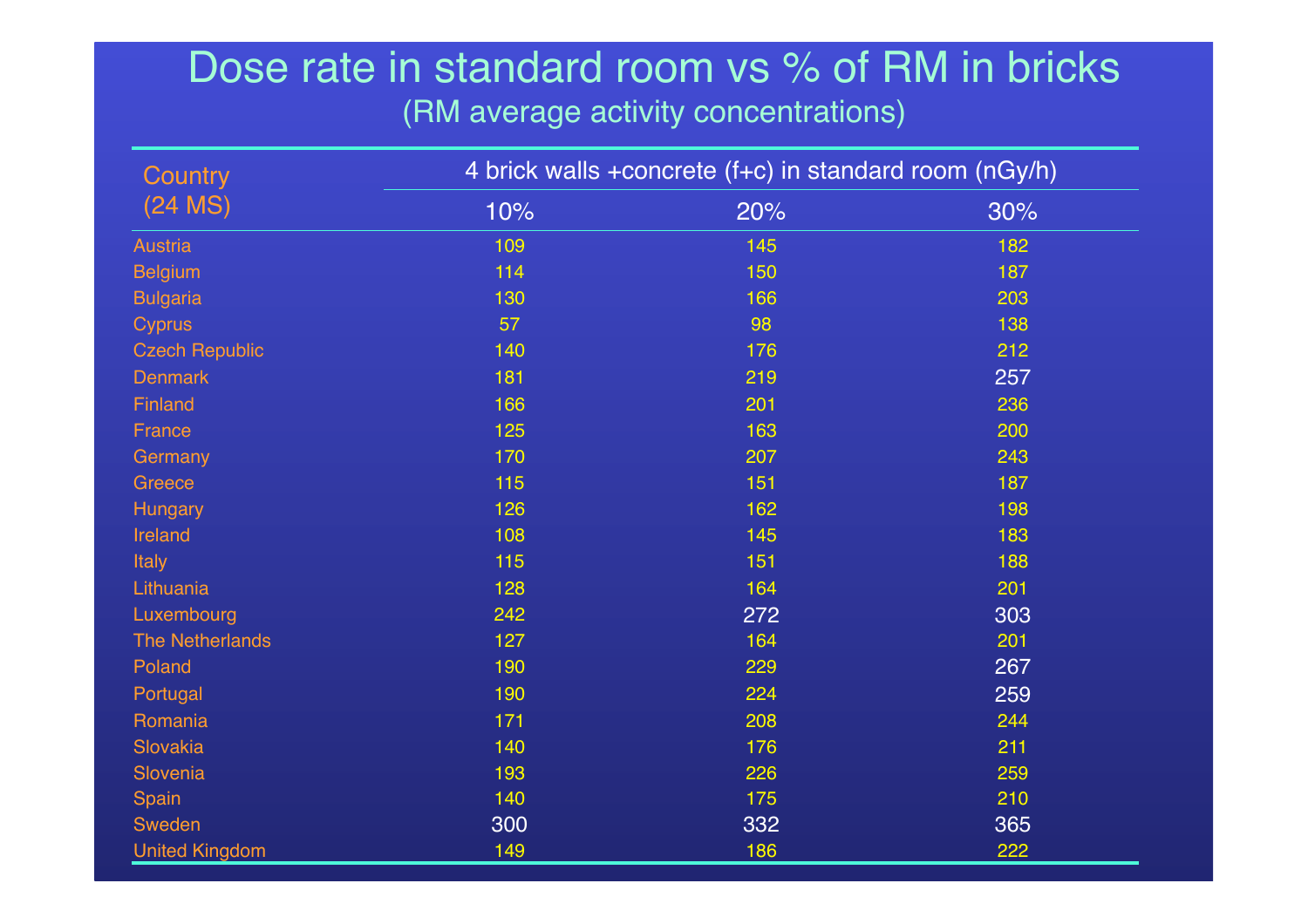## **Conclusions**

Fly ash and furnace slag:

- radioactivity content is generally high, especially for <sup>226</sup>Ra
- when added to cement, on average they do not cause a significant increase in the radioactivity content of the concrete (I and  $I_{\text{LBr}}$  < 1)
- different situation if byproducts are used as aggregate of concrete (coarse and/or fine): concern due to the increasing pressure of industry to use them as bulk cheap component of concrete.

Phosphogypsum:

• an extensive use of phosphogypsum walls (e.g. partition walls) can produce significant increase of dose exceeding the reference level of 1 mSv/y.

Red mud:

- the radioactivity content is generally high both for  $226$ Ra and  $232$ Th
- from the available data, the radiological impact of RM use in tiles does not seem to concern, but a problem exists for clearance of dismantled materials (radiological and toxic issue)
- the RM dilution in bricks (bulk use) presents a significant radiological problem.

A general comment: a responsible management of byproducts reuse for a sustainable resource exploitation might be possible, but some doubts arise due to:

- the non trivial radiation protection problems
- the risk of an unware and/or uncontrollable use (e.g. once by-products were placed on the market for proper applications/products – i.e. limited use and/or low density final materials – might be used without accountig for prescriptions)
- the conflict with the industry profit.